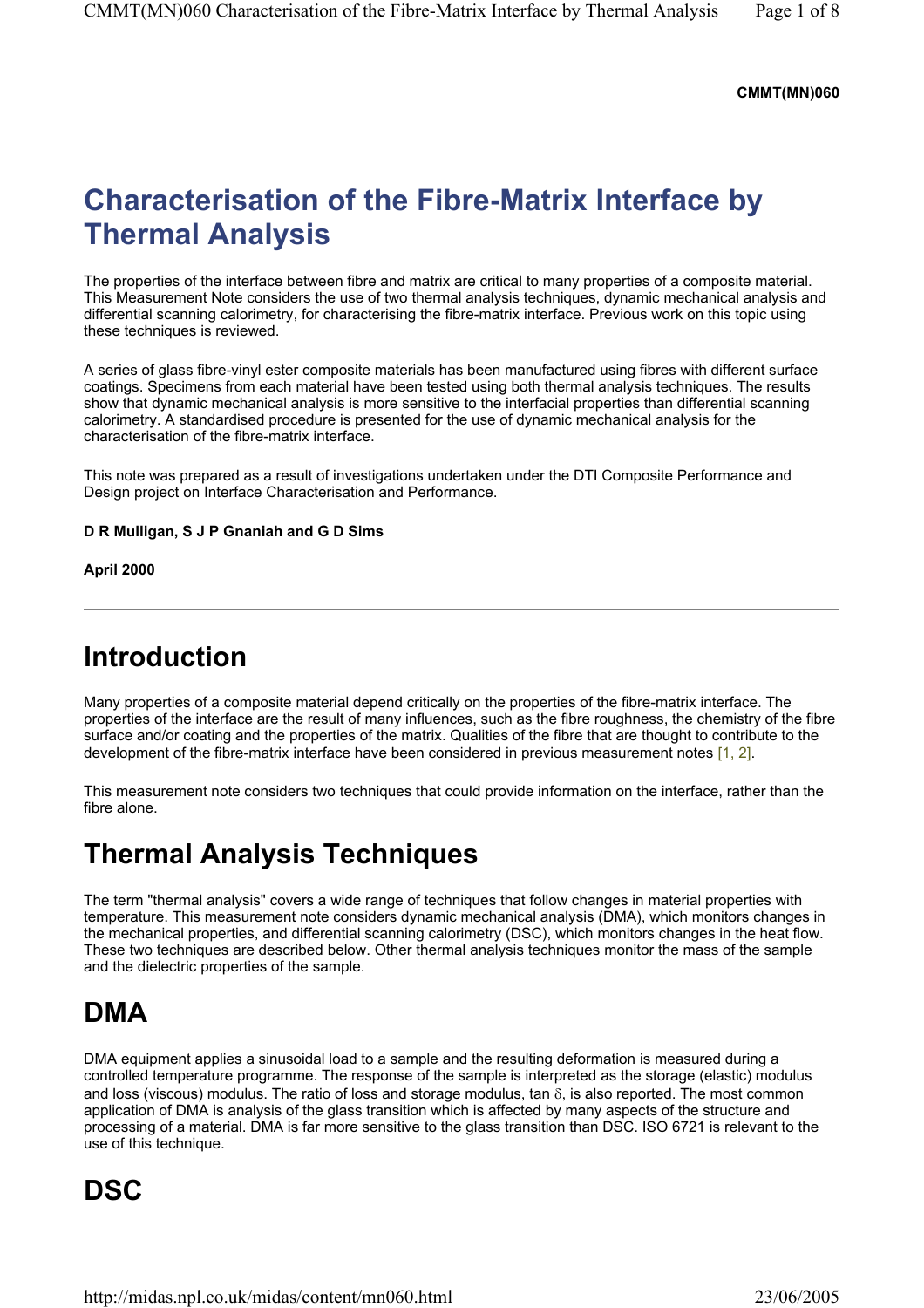DSC is a technique in which the difference between the heat flux into a test specimen and a reference specimen is measured as a function of temperature and/or time while the specimens are subjected to a controlled temperature programme. There are two types of DSC instruments currently used; "heat flux" and "power compensation" instruments. Although they are fundamentally different in design, the data produced are comparable. DSC is probably the most versatile thermal analysis technique and can be used to study properties such as melting and crystallisation behaviour, glass transition temperature, curing behaviour and specific heat capacity. ISO 11357 is relevant to the use of this technique.

# **Studies Of The Fibre-Matrix Interface By Thermal Analysis**

There are many research papers that report the use of DMA to investigate the fibre-matrix interface of a composite material, usually through changes in the glass transition. For example, one of the more recent papers [3] reports on DMA of carbon fibre-epoxy composites. This paper recommends that the single cantilever mode should be used. This work also confirms an earlier statement [4] that the longitudinal mode is the most appropriate for investigating fibre, and therefore interface, properties.

Generally, the tan δ curve is considered in these studies since it is normalised with respect to the specimen stiffness, so direct comparison between specimens with minor variations in the volume fraction of fibre is possible.

The study of the fibre-matrix interface by this technique is not without pitfalls. Thomason [5] described how an effect of the heating rate caused artefacts which had been incorrectly interpreted as evidence of the interphase. However, the author was able to detect genuine effects of the interface using this technique.

DSC has been successfully used to investigate the fibre-matrix interface in composite materials [6]. However, the materials contained fibres which melted at a lower temperature than the matrix, which is generally not the case for composite materials.

In principle, it should be possible to detect changes in the glass transition by DSC, similar to those detected by DMA. However, in practice DSC is less sensitive to the glass transition and is unlikely to provide enough detail to distinguish effects of the fibre-matrix interface.

# **Materials**

The composite material system chosen for investigation was a glass fibre reinforced vinyl ester resin, using four types of glass fibre. (N.B. This range of fibres was also used for wetting measurements, see Measurement Note CMMT( $\text{M}$ N)055 [2].) In addition, a separate material was manufactured with fibre with complete sizing that had been sprayed with PTFE.

The composite specimens were manufactured using a silicone mould. A number of glass fibre tows were attached longitudinally within the mould and resin was poured into the mould and allowed to impregnate the fibre tows. The resin was cured at 100°C for 3 hours. An unreinforced resin sample was manufactured in the same way. The six types of material are listed in Table 1.

## **Procedures**

The DMA procedure is described below.

### **DSC Procedure**

Approximately 20 mg of sample was accurately weighed into an open aluminium crucible. The sample was heated from ambient to 200°C at a heating rate of 10°C/minute with a dry nitrogen purge gas.

The step transition corresponding to the glass transition was analysed; inflection point, extrapolated onset, extrapolated endset and the value of the step transition were determined.

#### **Table 1. Materials.**

 $\overline{\phantom{a}}$ 

**Contract**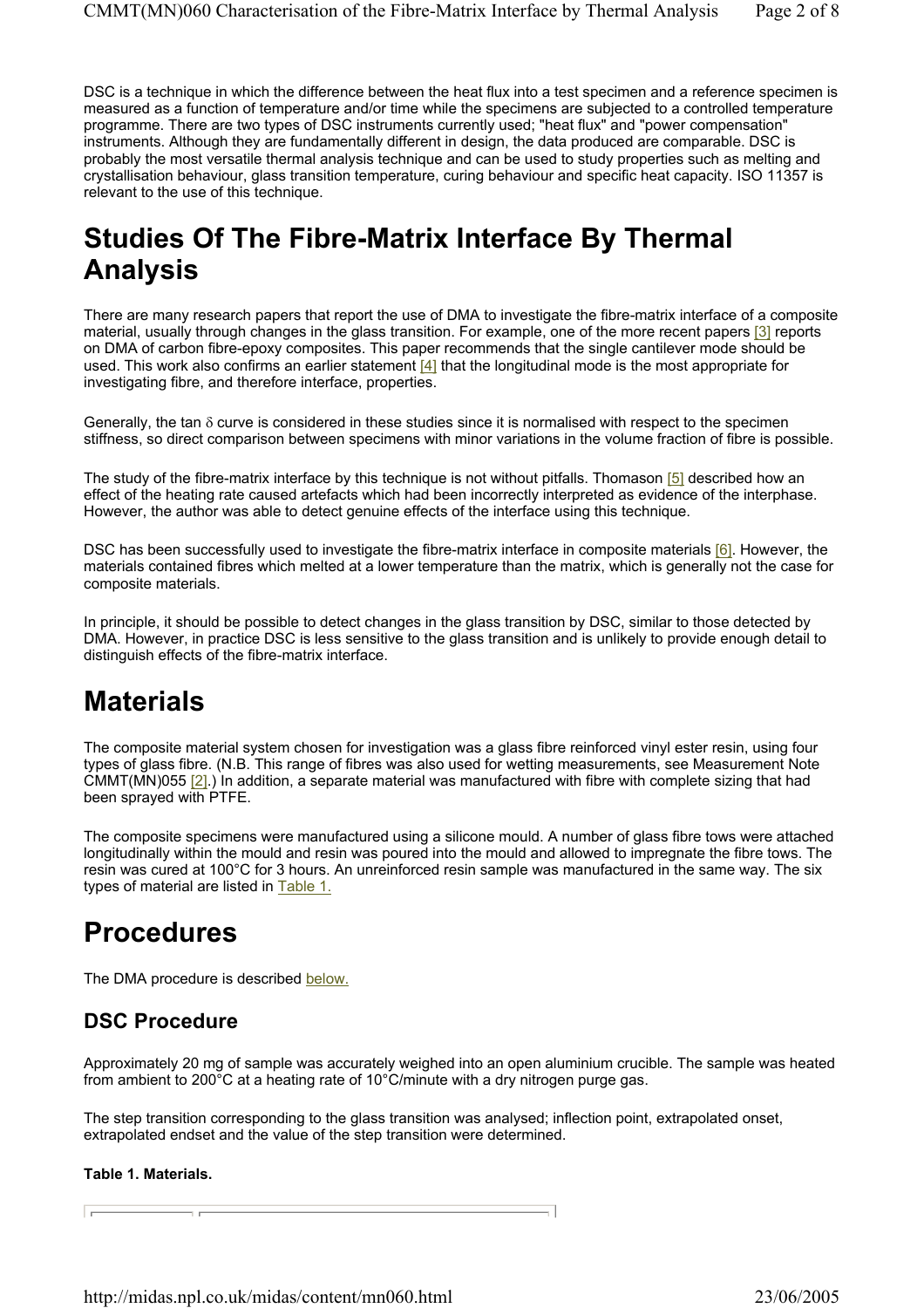| <b>Material code</b> | Type of size on glass fibre                        |
|----------------------|----------------------------------------------------|
| Size 1               | Water size                                         |
| Size 2               | Epoxy compatible size                              |
| Size 3               | Polyester compatible size                          |
| Size 4               | Complete size: polyester and epoxy compatible size |
| Sprayed              | Size 4 sprayed with PTFE                           |
| Resin only           |                                                    |

### **Standardised procedure for characterisation of the fibre-matrix interface by dynamic mechanical analysis**

#### **1 Scope**

This procedure describes the use of dynamic mechanical analysis (DMA) equipment to characterise the fibrematrix interface of a polymer composite material. The tan δ values for the material are sensitive to the properties of the interface.

### **2 Apparatus**

- 2.1 Dynamic mechanical analyser, capable of heating at 3°C/minute and testing at a frequency of 1 Hz. The load capability of the analyser shall be sufficient for the samples tested.
- 2.2 Vernier callipers, capable of measuring to an accuracy of 0.05 mm.
- 2.3 Standard reference materials: as required by the manufacturer's procedures.

### **3 Calibration**

- 3.1 Mechanical Calibration: Mechanically calibrate the instrument according to the manufacturers' recommendations. The mechanical calibration will generally involve measurement of the compliance of the instrument using a stiff, usually steel, bar.
- 3.2 Temperature Calibration: No temperature calibration method is currently recommended for these measurements.

Note 1:

It is recommended that no temperature calibration is applied because there is currently no single method that is satisfactory for all types of instrument. Consequently, it is not possible to compare values from different instruments or laboratories.

NPL is contributing to the development of an ISO standard for temperature calibration of DMA equipment.

### **4 Sample**

- 4.1 Composite samples containing unidirectional continuous fibres shall be used. The fibres shall be oriented longitudinally within the sample to maximise the influence of the fibre-matrix interface on the specimen response. Suitable sample dimensions will vary depending on the particular instrument being used.
- 4.2 A sample with a relatively small cross sectional area is recommended to reduce thermal lag effects. A square section has been found to be suitable.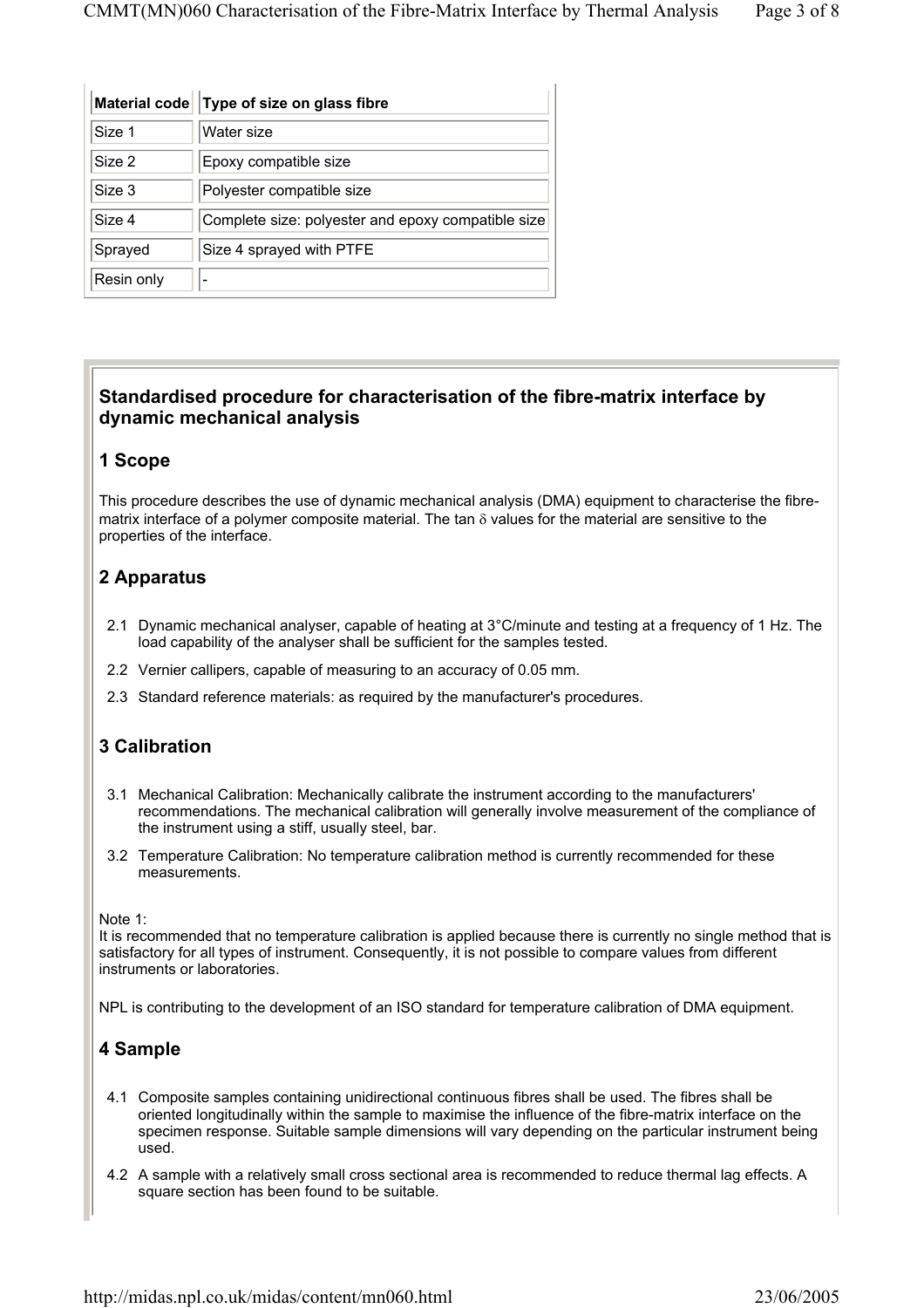### **5 Procedure**

- 5.1 Single cantilever mode shall be used
- 5.2 A heating rate of 3°C/minute shall be used.
- 5.3 A frequency of 1 Hz shall be used.
- 5.4 The strain on the sample shall be selected so that it is within the linear elastic range of the material being tested.
- 5.5 The temperature range of the test is from at least 50°C below the region of interest to at least 50°C above the region of interest.

#### Note 2:

This procedure is based on the NPL Measurement Good Practice Guide "Thermal Analysis Techniques for Processing of Composites and Adhesives", which can be obtained from NPL.

### **6 Analysis of Results**

- 6.1 The tan δ curve has been identified as the most relevant property for assessing the fibre-matrix interface. There are four quantities derived from the curve which can provide information:
	- a) The peak tan  $\delta$  temperature.
	- b) The value of tan  $\delta$  at the peak.
	- c) The full-width-half-maximum (FWHM) of the tan δ peak
	- d) The area under the curve.

These quantities are illustrated in **Figure 1.** 

- 6.2 The peak tan  $\delta$  temperature and value can be reproducibly assigned without difficulty.
- 6.3 The FWHM shall be taken as width of the peak parallel to a straight baseline, connecting a point on the tan  $\delta$  curve 50 °C below the peak tan  $\delta$  temperature to a point on the tan  $\delta$  curve 50°C above the peak tan δ temperature, at half the height of the peak with respect to the baseline. The result will be a temperature value.
- 6.4 Similarly, the area under the peak shall be taken as the area bounded by the tan  $\delta$  curve and a straight baseline (constructed in 6.3), connecting a point on the tan  $\delta$  curve 50 °C below the peak tan  $\delta$ temperature to a point on the tan  $\delta$  curve 50°C above the peak tan  $\delta$  temperature. This area will again be a temperature value, because tan  $\delta$  is a dimensionless quantity.

#### Note 3:

In general, the tan δ curve is not recommended for determining the thermal properties of a composite material, because it is not a good guide to the usable properties of the material.However, for assessment of the fibrematrix interface, the energy storage and dissipation are more relevant than the service properties, so the tan  $\delta$ curve is analysed.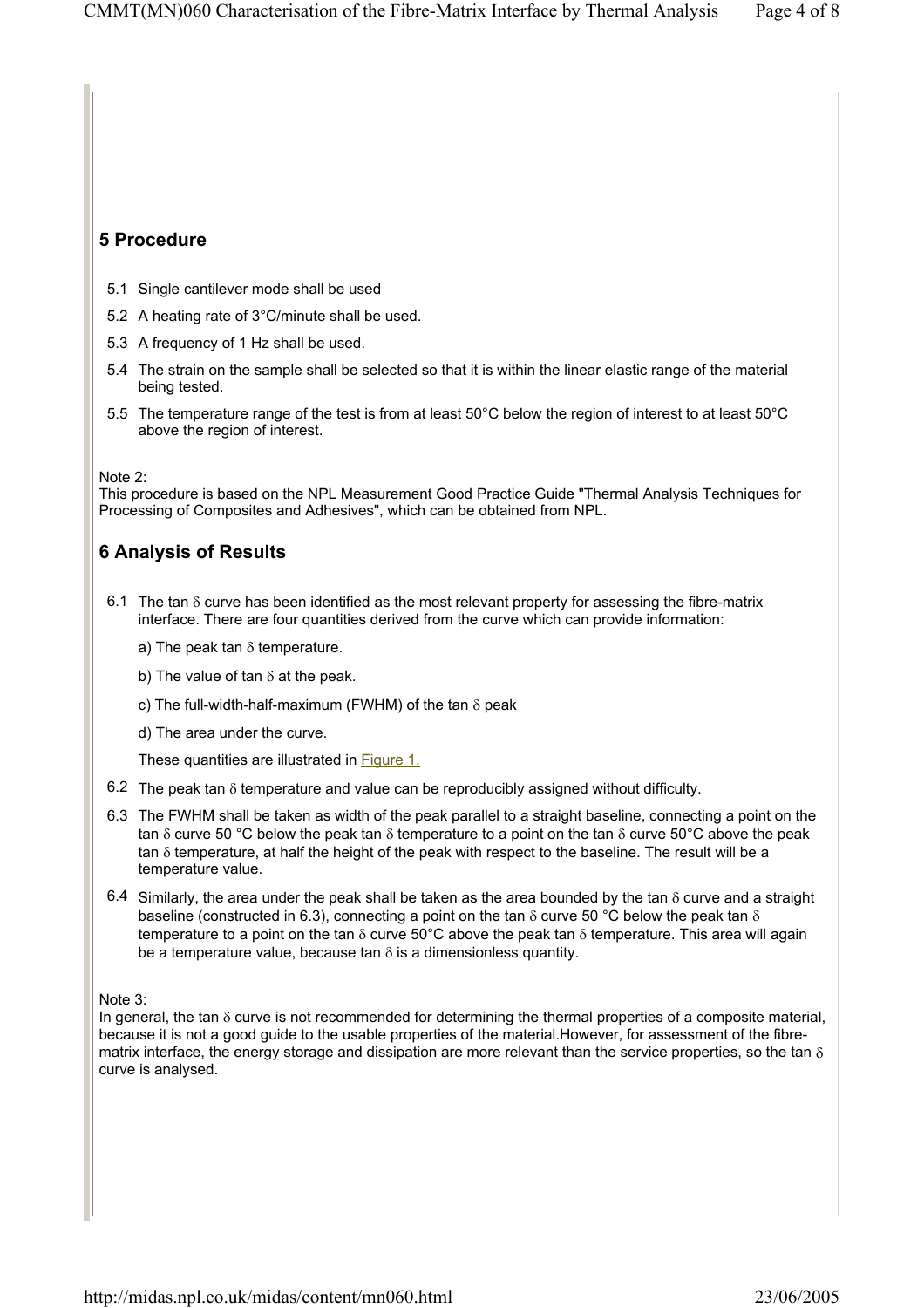

# **Results And Discussion**

The aim of this investigation is to determine which techniques can be used to characterise the properties of the fibre-matrix interface. Four of the materials ("Size 1", "Size 2", "Size 3" and "Size 4") contain fibres that are sized. Although there may be differences in the details of the size, they should all show reasonably good adhesion to the matrix. A further sample containing fibres coated with PTFE (the "Sprayed" material) would be expected to show poor adhesion.

The results of the DMA testing are shown in Table 2. The DMA response reflects the energy absorption by the material; a higher tan δ value indicates more energy absorbed. Each of the four composite materials tested has a unique value of both peak tan  $\delta$  value and the full-width-half-maximum. This can be seen clearly in Figure 2, which shows the appearance of the tan δ curves. Although they rank the materials slightly differently, these two quantities could indicate the efficiency of the fibre-matrix interface.

It can be seen from Table 2 and Figure 2 that the results for the "Sprayed" material are significantly different to those for the other four composite materials. The peak tan  $\delta$  temperature and value are lower than the other composite materials, while the width of the peak is greater. The results for the "Sprayed" material appear to be inconsistent with the results for other composite materials, since it indicates this material has the most efficient bonding. A possible explanation is that although the PTFE coated fibres are poorly bonded, they are lubricated by the PTFE, so little energy is absorbed at the interface.

Table 3 shows the results of the DSC testing. Minor variations are observed, but these are not significant for this technique and do not appear to correlate with the interfacial properties.

#### **Table 2. Dynamic mechanical analysis results.**

| Material          | $\vert\,\vert$ Peak tan $\delta$ temperature $\vert\,\vert$ Peak tan $\delta$ value (no $\vert\,\vert$<br>$(^{\circ}C)$ | $ units\rangle$ | Full-width-half-<br>maximum (°C) | Area under tan $\delta$<br>$\vert$ peak (°C) |
|-------------------|-------------------------------------------------------------------------------------------------------------------------|-----------------|----------------------------------|----------------------------------------------|
| ∣Size 1           | 126.0                                                                                                                   | 0.867           | 15.8                             | 16.4                                         |
| $\textsf{Size} 2$ | 126.9                                                                                                                   | 0.773           | 17.7                             | 16.1                                         |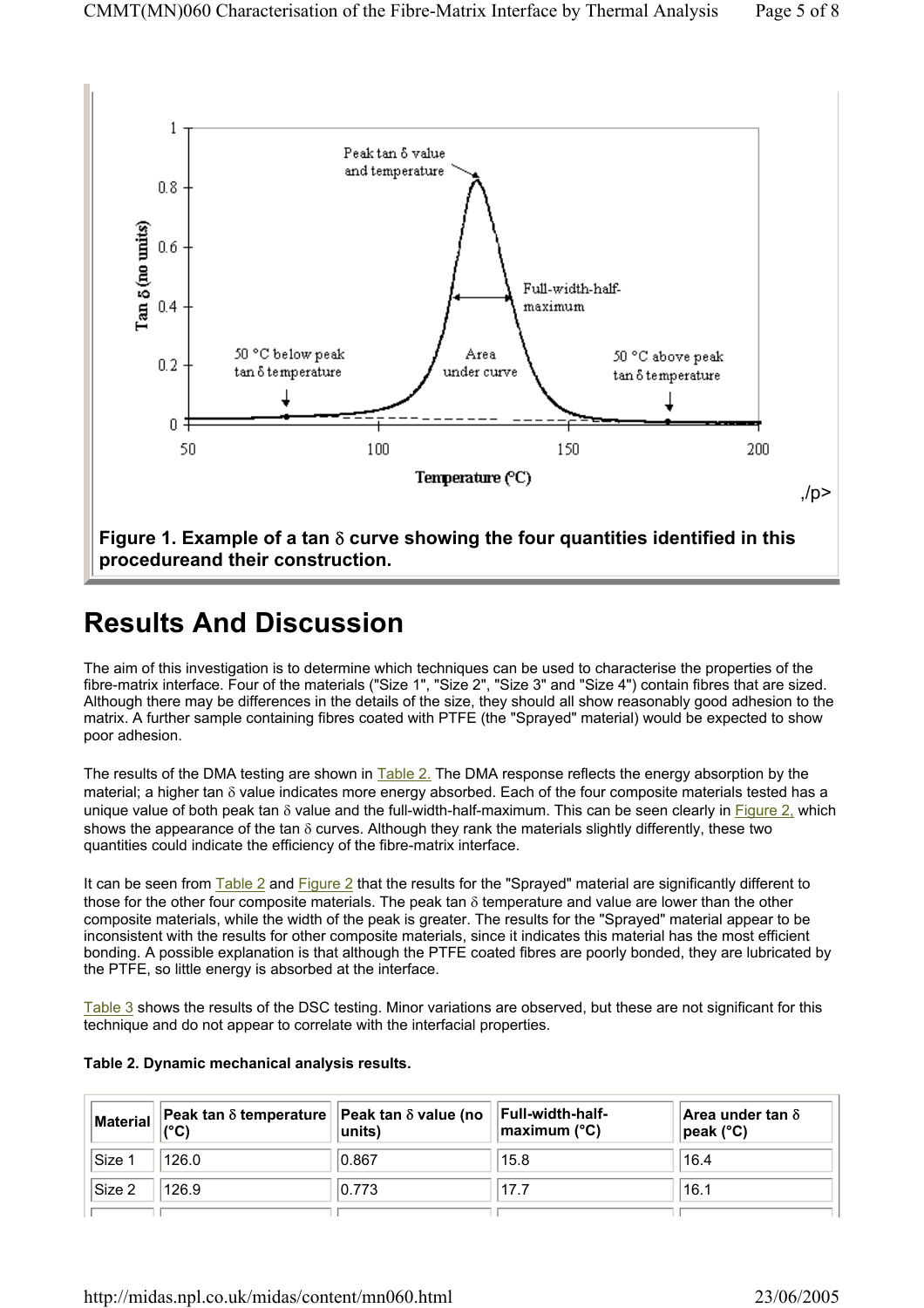| $\vert$ Size 3      | 129.8 | 0.522 | 20.8 | 11.9 |
|---------------------|-------|-------|------|------|
| $\vert$ Size 4      | 128.7 | 0.616 | 23.2 | 16.2 |
| $ $ Sprayed   116.3 |       | 0.443 | 45.8 | 20.1 |
| Resin               | 122.2 | 1.028 | 16.2 | 20.0 |

#### **Table 3. Differential scanning calorimetry results.**

| <b>Material</b> | Onset temperature (°<br>$\mathbf{C}$ | Inflection temperature (°<br>$\mathbf{C}$ | <b>Endset temperature (°</b><br>C) | Change in Cp (J/g/°<br>$ {\bf C})$ |
|-----------------|--------------------------------------|-------------------------------------------|------------------------------------|------------------------------------|
| Size 1          | 106.8                                | 114.0                                     | 120.2                              | 0.191                              |
| Size 2          | 104.8                                | 112.6                                     | 116.5                              | 0.219                              |
| Size 3          | 106.2                                | 115.0                                     | 121.4                              | 0.187                              |
| Size 4          | 106.0                                | 113.0                                     | 114.5                              | 0.322                              |
| Sprayed         | 109.1                                | 112.4                                     | 114.3                              | 0.187                              |
| Resin           | 104.4                                | 110.9                                     | 111.2                              | 0.206                              |



**Figure 2. Tan** δ **curves for the five types of composite material tested.** 

# **Concluding Remarks**

### **Thermal analysis for characterisation of the fibre-matrix interface**

The results of this investigation show that DMA is sensitive to interfacial properties. Of the quantities that are sensitive to the interface, the peak tan  $\delta$  value and full-width-half-maximum are identified as the most promising indications of the properties of the fibre-matrix interface.

A complicating factor is that DMA is sensitive to the energy absorption by the material, which may be influenced by factors other than the properties of the fibre-matrix interface. For instance, energy can also be absorbed by defects, cracks and residual stresses. DMA could be a useful quality assurance test as these features are as undesirable as poor bonding at the interface.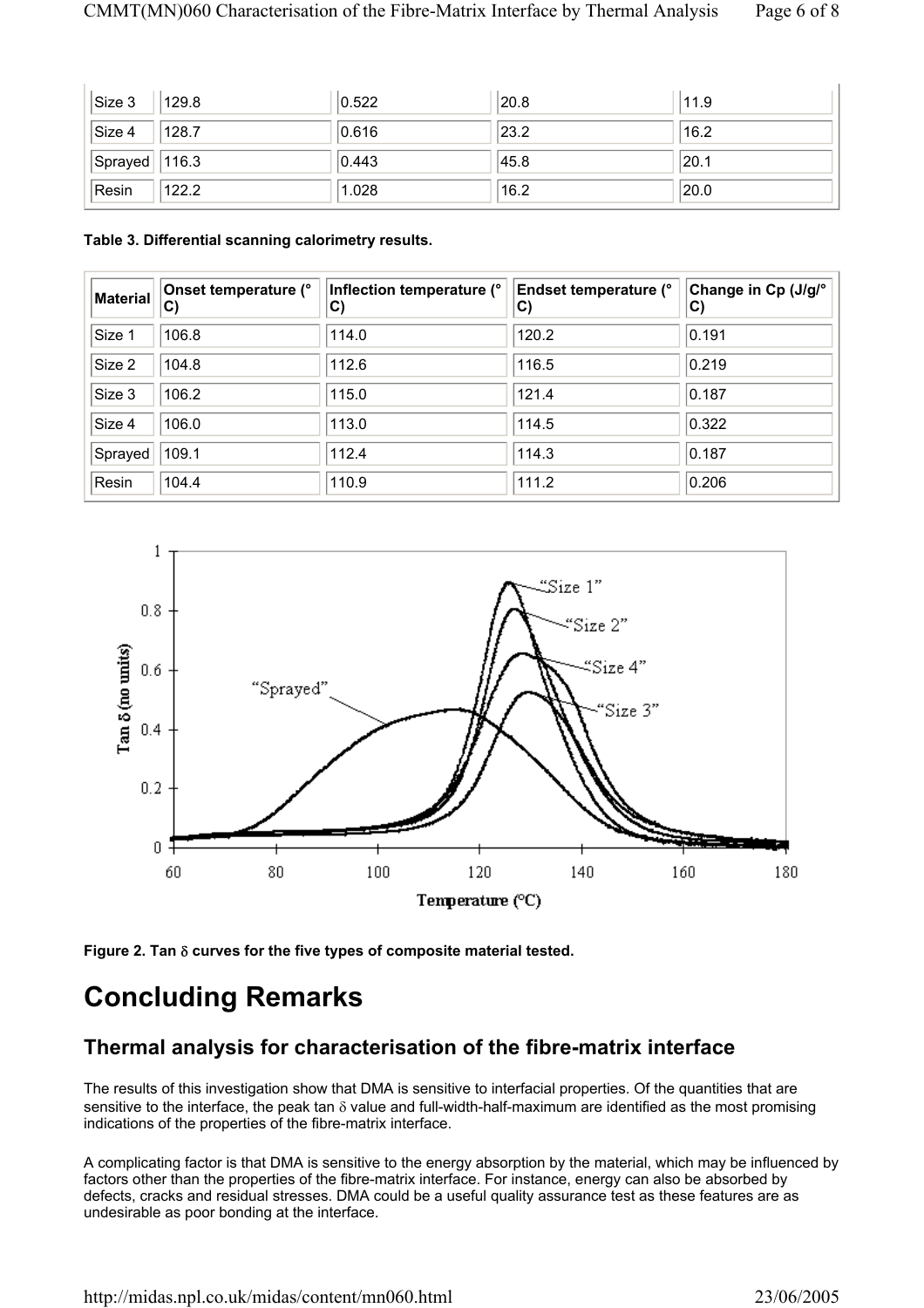As anticipated, DSC does not appear to be sensitive to the fibre-matrix interface in composite materials. There is some variation in the results, but this does not appear to correlate with the properties of the fibre-matrix interface. This is reasonable because the volume of the interface is a very small component of the volume of the sample.

### **Comparison with other techniques**

It is not clear how the variations observed in DMA relate to other properties of the fibre-matrix interface. For instance, the DMA response provides information on the energy absorption at the interface, but it is not clear if this can be related to the strength of the interface, a quantity required by many models for composite material properties.

In this area of study there are a number of techniques which each provide a single piece of information about the interfacial properties, but it is not clear how these correlate with each other. A further Measurement Note will be produced comparing the techniques investigated within this project.

## **References**

- 1. Maudgal, S, Sims, G D, Johnstone, J E and Jennett, N M, "Characterisation of surface roughness of fibres by atomic force microscopy".NPL Measurement Note CMMT(MN)024, 1998.
- 2. Mulligan, D R and Sims, G D, "Characterisation of fibre surfaces by wetting techniques". NPL Measurement Note CMMT(MN)055, 1999.
- 3. Atkinson, K E and Jones, C, "A study of the interphase region in carbon fibre/epoxy composites using dynamic mechanical thermal analysis". Journal of Adhesion, 56 (1996) 247-60.
- 4. Akay, M, "Aspects of dynamic mechanical analysis in polymeric composites". Composites Science and Technology, 47 (1993) 419-23.
- 5. Thomason, J L, "Investigation of composite interphase using dynamic mechanical analysis: artifacts and reality". Polymer Composites, 11 (1990) 105-13.
- 6. Van Mele, B, and Verdonck, E, "Physico-chemical charcterization of the fibre/matrix interface in polyethylene fibre/epoxy matrix composites. Part 1. Characterization with DSC". Composite Interfaces, 3 (1995) 83-100.

# **Acknowledgements**

The authors wish to thank Vetrotex for supplying the fibre samples used in this work.

This work is part of the *Materials Measurement* programme of research supported by the DTI.

#### **For further information contact:**

Dr. G D Sims Centre for Materials Measurement and Technology Tel: 020 8943 6564 Email: Graham.Sims@npl.co.uk

Link to Expert Experts<sup>1</sup>

National Physical Laboratory Queens Road **Teddington** Middlesex United Kingdom TW11 0LW

Tel: 020 8977 3222 Fax: 020 8943 6458 Email: materials@npl.co.uk